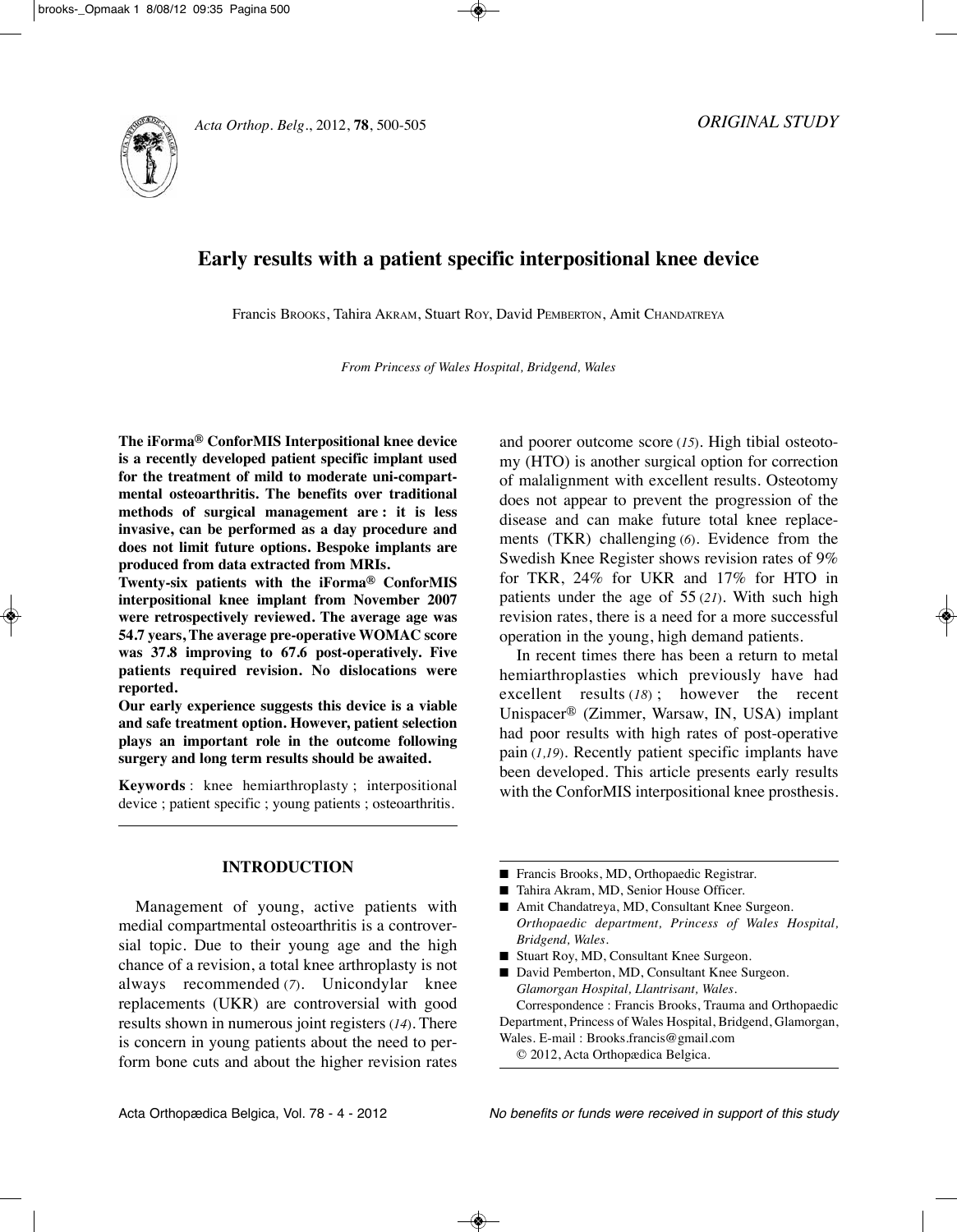

*Fig. 1.* — A prototype of the iForma implant

The ConforMIS iForma® interpositional knee device is a chromium cobalt molybdenum patient specific implant (5). It uses CAD/CAM technology which allows the specific dimensions of the patient's knee to be extracted from information in their MRI scans to produce a bespoke implant to the patient's knee. Advantages of the implant are that it is bone preserving and no bony cuts are required for placement of the prosthesis. The use of this implant does not limit future surgical options with revision to both UKR and TKR possible post interpositional knee device. Due to the patient specific design it can help correct mal-alignment of the patient's mechanical axis.

#### **MATERIALS AND METHODS**

From november 2007 till July 2009, 26 patients were treated with the iForma® interpositional knee device (ConforMIS, Burlington, MA, USA) (Fig. 1) at Princess of Wales hospital, Bridgend and at the Royal Glamorgan hospital, Llantrisant, United Kingdom. The introduction of the new prosthesis was approved by the Local Clinical research and Ethics committee. National Institute of Clinic Excellence (nICE) was informed prior to their current guidelines being produced. All patients provided their informed consent for the procedure.

All the patients were evaluated pre-operatively with a history, physical examination, plain radiographs and an MRI scan. All patients completed a pre and post-operative WOMAC (Western Ontario and McMaster universities) questionnaire and post-operatively they were asked about their hospital experience (*2*). The indications for the procedure are the same as those for UKR : unicompartmental disease, clinically correctable varus/valgus malalignment, intact anterior cruciate ligaments and no fixed flexion deformity (*20*). The patients had grade II-IV Osteoarthritis (OA) in either the medial or lateral compartment with no more than grade II in the other compartment or the patellofemoral joint. Grading was based on the radiological classification by Kellgren (*11*) and on arthroscopic findings. Standard antero-posterior, lateral and skyline views were performed. Rosenberg views (*16*) were performed of the other non-affected compartment for assessment of a viable joint space. Not all had long leg alignment views (Table II).

Patients were excluded if they presented with an uncorrectable varus/valgus malalignment, active infection, fixed flexion deformity or severe multi-compartmental arthritis, if they did not give their informed consent or if the MRI showed areas of abnormal tibial stress or an abnormal tibial slope.

Our population consisted of 17 males and 9 females with an average age 54.7 years (41-69 yrs). The patient demographics are displayed in table I. We implanted a total of 34 implants (29 medial, 5 lateral implants). Of these 7 were bilateral. Our average follow-up was 43 months (27-51 months).

One patient had a previous high tibial osteotomy. The arthritis had deteriorated to grade IV but a UKR was contraindicated as per the Oxford protocol due to previous posterior cruciate injury. All patients had been tried with non-operative management (analgesia, anti-inflammatories, intra-articular injection, physical therapy and activity modification).

An MRI scan was performed with the appropriate software for image manipulation as required by the manufacturer. Patients were informed that their images would be sent via a secure channel to the manufacturing company in the USA. The images were reviewed by a radiologist for the company, who provided a comprehensive report regarding the patient's suitability for the prosthesis. Further discussions regarding suitability of the patient or the implant took place between the surgeon and the radiologist for the early cases. Once the procedure was considered to be suitable, the implant was manufactured, size and thickness of the implant being pre-determined according to the cartilage damage. The surgical procedure was performed within 6 weeks of the MRI scan.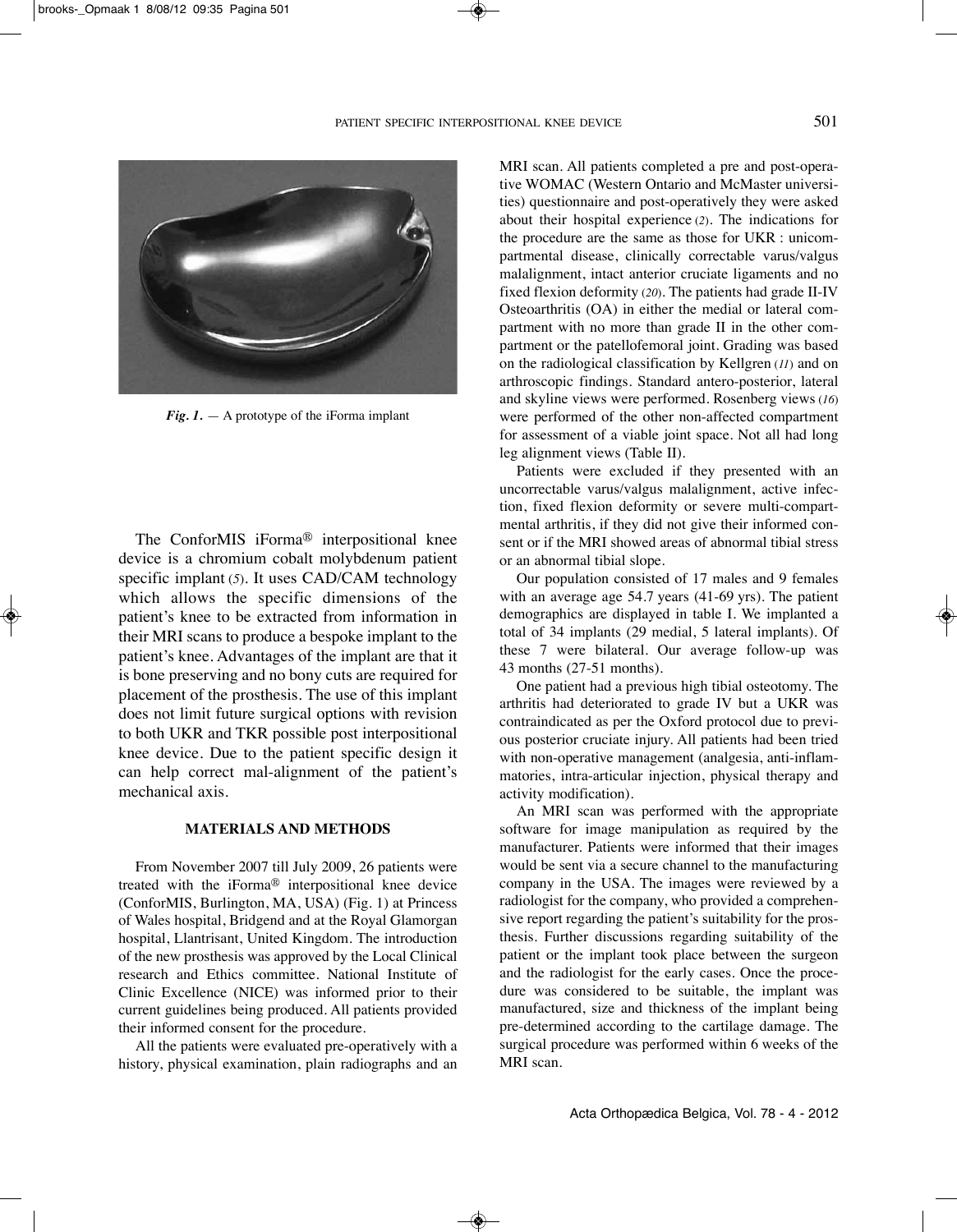| Age        | 54.7 yrs (41-69 yrs)                         |  |
|------------|----------------------------------------------|--|
| Sex        | 9 females<br>17 males                        |  |
| Side       | 24 medial<br>5 lateral                       |  |
| <b>BMI</b> | $32 \text{ kg/m}^2 (23.5-38 \text{ kg/m}^2)$ |  |
| Follow-up  | 19 months $(10-27 \text{ months})$           |  |

Table I. — Table showing patient demographics from our study

#### **Surgical technique**

All patients were treated according to the company's recommended surgical technique. All patients received one dose of prophylactic antibiotic, cefuroxime 1.5 g was given. In all cases a tourniquet was used. All procedures were performed under fluoroscopic control in the supine position and a side support was used for controlled opening of the joint.

An examination under anaesthesia was performed to check for stability, correction of deformity and range of movement. A standard knee arthroscopy was then performed. Non-affected compartments were checked to confirm the MRI findings and to ensure that there had been no progression of OA since the patient was listed. For the affected compartment, a complete arthroscopic meniscectomy was performed (Fig. 2). Tears of the meniscus in the opposite compartment were trimmed. Any prominent ridges on the opposing surfaces were smoothened with arthroscopic shavers and burrs. Any step-offs between the bare bone and the remaining articular cartilage were levelled for better seating of the implant. Following this a mini parapatellar lateral or medial arthrotomy was performed measuring approximately 5 cm. Through this incision any remaining visible osteophytes, especially on the femoral condyle, were removed. The remaining anterior horn of the meniscus was also removed. These are important steps to allow the proper seating of the prosthesis on the tibial plateau. No medial releases were required in the patients included in



*Fig. 2.* — Intra-operative arthroscopic picture of the medial condyle in one of our patients under-going the procedure.

this study. The patient specific implant was then checked to ensure that it was for the correct patient and laterality and compartment. The implant was held with a special instrument for manipulation. It was then inserted with the knee flexed between 30-50° and touching the femoral condyle, the knee was then extended on to the implant with a varus or valgus stress being simultaneously applied. Once the implant was seated a fluoroscopy was performed to confirm proper positioning of the implant (Fig. 3). The knee was evaluated for stability and range of movements. The wounds were closed in the routine manner and dressings applied.

All patients had one intra-articular drain inserted and a cryo/cuff was used. These were removed after 4 hours. The patients were allowed to mobilise fully weight bearing with crutches immediately after the procedure. All patients had post-operative analgesia and were discharged on the day of the procedure. The patients were reviewed in the clinic after 3 weeks, with radiographs, and at regular intervals after that. All patients were independently assessed by the operating consultant with up to date radiographs and clinical scoring. The WOMAC scores were filled up at the last follow-up appointment.

|                                  | Pre-Op average (Range)   | Post-Op Average (Range) |
|----------------------------------|--------------------------|-------------------------|
| Extension                        | $ 2.05^{\circ}$ (-10-10) | $1.57^{\circ}$ (0-10)   |
| Flexion                          | $116.3^{\circ}$ (80-140) | $119^{\circ}$ (90-135)  |
| Clinical assessment of alignment | $ 4.6^{\circ} (0.10) $   | $3^{\circ}$ (0-5)       |

Table II. — Pre- and post-operative alignment and ROM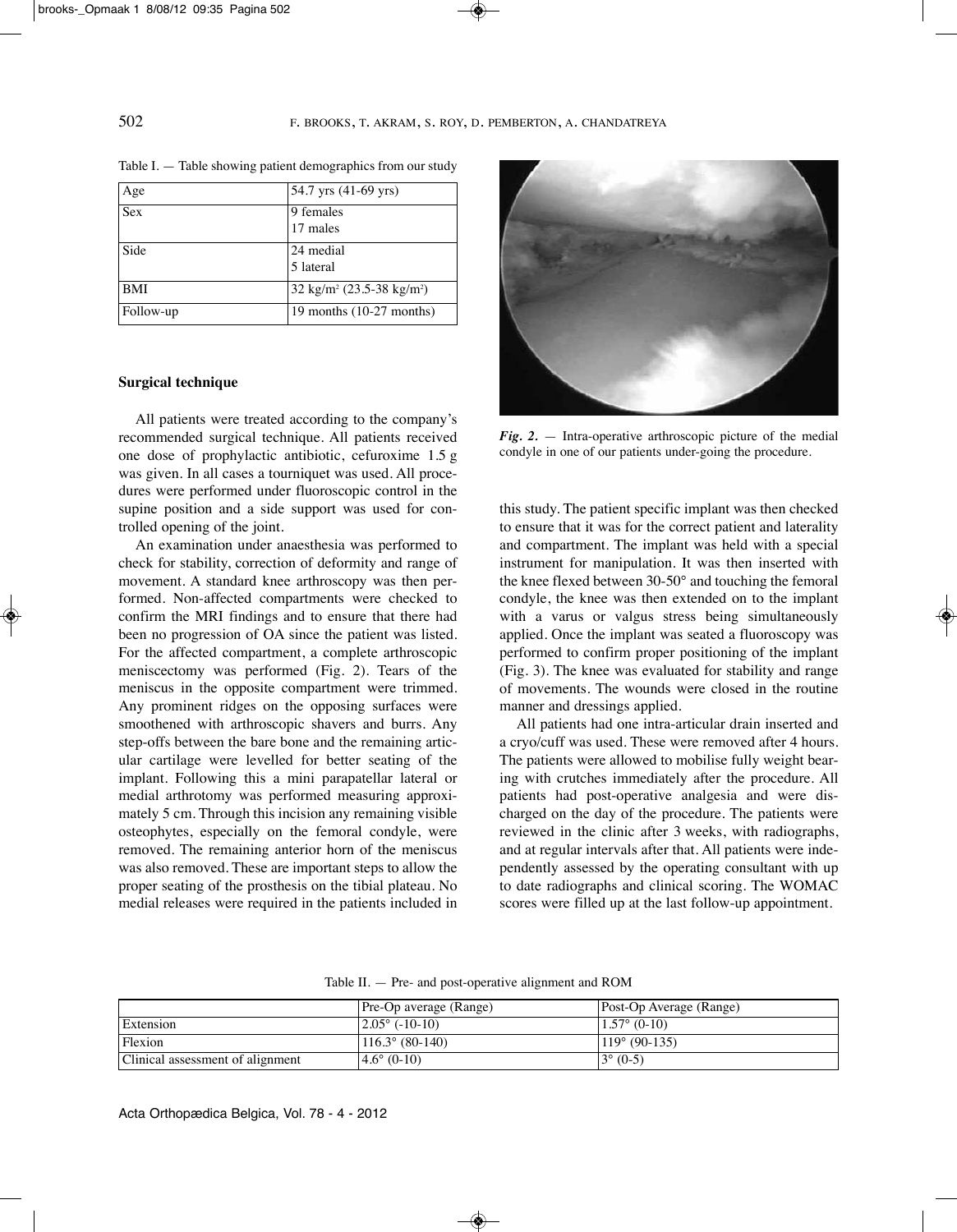

*Fig. 3.* — Intra-operative fluoroscopy confirming correct sitting of the implant.



*Fig. 4.* — Post operative radiographs of one of our patients who received bilateral implants.

#### **RESULTS**

No patient had a DVT or post-operative wound complications.

The average WOMAC score pre operatively was 37.8 improving post-operatively to  $67.6$  ( $p <$ 0.001). There were improvements in all three aspects of the WOMAC score. Pain improved from 7.8 to 14 ( $p < 0.001$ ), function improved from 26.5 to  $47.8$  ( $p < 0.0002$ ) and stiffness also improved from 3.1 to 5.6 ( $p < 0.0003$ ).

We had no infection in our series. There were no reported dislocations from this cohort. Several patients reported that they were able to return to high level of activities and there was an overall patient satisfaction with the procedure of 82%. One patient reported that he had noticed significant improvements with his gait post surgery. There were a total of 5 failures resulting in either revision or removal of the implant giving a revision rate of 19.2% within the first year. All these patients had the implant removed due to persistent postoperative pain. Three patients were revised to TKRs, one was revised to UKR and later to TKR and one patient had the implant removed and is currently awaiting a TKR. A review of the pre-operative MRI scan revealed that three of these patients had shown areas of increased tibial stress and the report suggested that such patients may experience ongoing pain post operative. These implants were also inserted whilst in the surgeon's learning curve and this may account for their subsequent failure. All these implants were removed at an average of 10.2 months post-operative (5-13 months). One patient who experienced bilateral implants at the same sitting said he would have the implants again but on separate sittings (Fig. 4).

## **DISCUSSION**

The re-emergence of hemiarthroplasty for knees is no surprise with the excellent results of Scott, McKeever and Macintosh (*18*). Studies have shown that correction of medial osteoarthritis can be achieved with interpositional knee devices (*4*).

The interposition hemi-arthroplasty procedure allows the patient to mobilise early and has good results in terms of range of movement and function as demonstrated by the WOMAC score. The major advantage of the interposition hemiarthroplasty procedure is that it is a bone preserving operation and it does not limit future surgical options (*18*).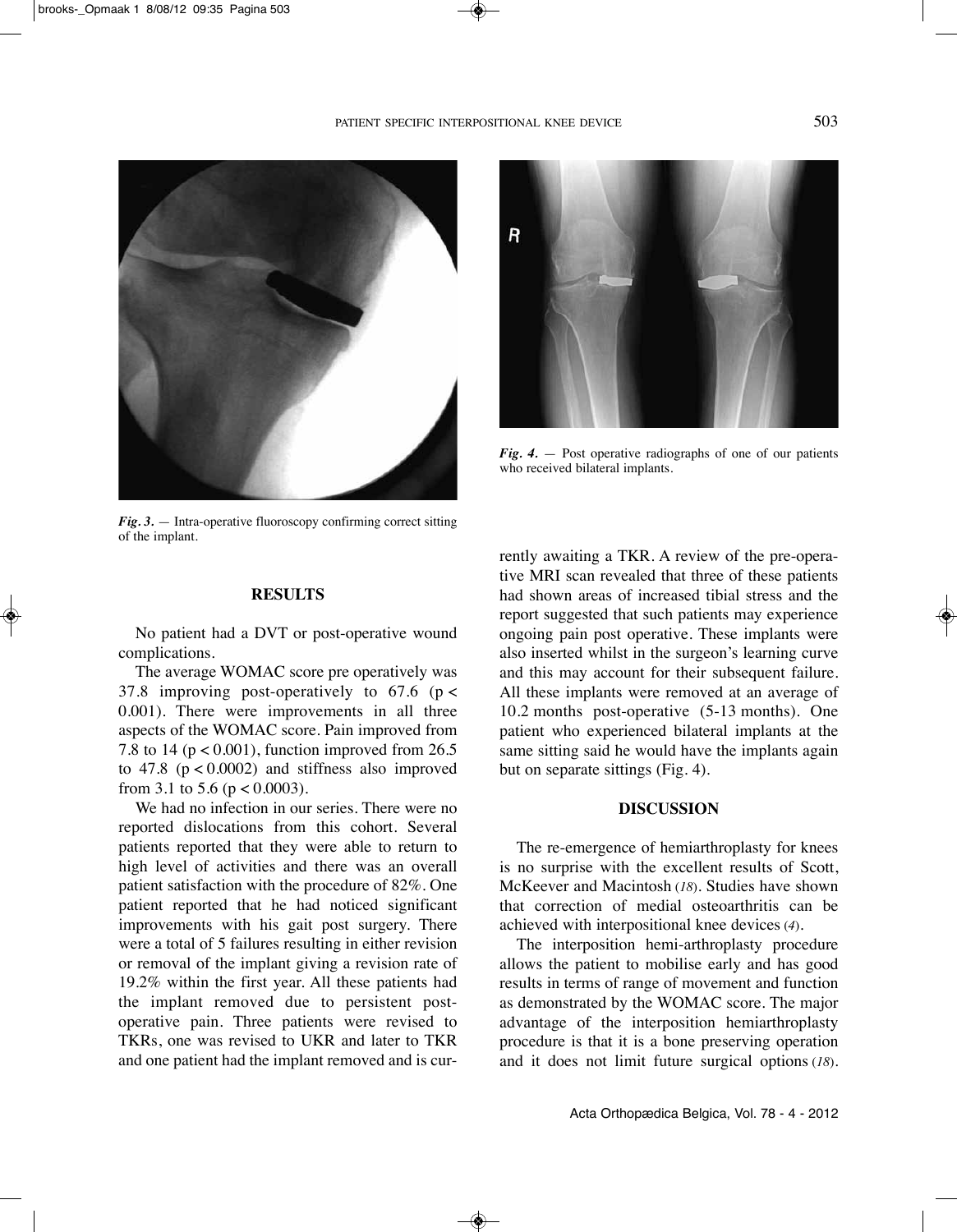Koeck *et al* (*12*) in their series of 28 patients have shown very promising results with interpositional arthroplasty as a means of correction of malalignment in comparison to HTO. They found that the iForma® implant was able to achieve a good correction in deformities up to 15°. The recently published results of Koeck *et al* single arm multi centre trial using the same prosthesis found similar results to ours (*13*). They had a revision rate of 24% in 16 months whilst ours is slightly lower at 19.2% in the first year.

The concerns with the Unispacer® were the high rates of dislocations and the amount of persisting pain giving a revision rate of 44% in the first 2 years (*1*). Sisto *et al* attributed the failure of the Unispacer® to dislocation, persistent severe pain and failure of the implant to internally and externally rotate (*14*). We found no evidence of problems with the articulation of the iForma® implant or of dislocation. We believe this is a result of the patient specific design of the implant that it is able to interlock on the tibial surface thus limiting its movement. We had a lower rate of revision than Sisto *et al* did with the Unispacer®.

Conversion of HTO to TKR may involve complex ligament balancing problems and complex centring problems of the tibial implant due to truncation (*10*). Several recent studies though have shown that after HTO knee replacements are as successful (*8*). Conversion of a UKR to a TKR may need metallic augmentation or bone grafting (*17*) and there are contradictory reports of the success of revision to TKR from UKR (*9*).

We found that it took up to one year before the true beneficial effects of the implant were known. We feel that some of the earlier revisions may not have been revised if more time was given to allow the implant to bed in. It is worth noting that in this study, the revision rate was 16% with surgeons performing more than 10 and 45% in those surgeons performing less than 10. We had 3 surgeons performing 34 operations in total and therefore our revision rate may be accounted by the learning curve of this implant.

We found that this implant may have worse results when implanted in middle aged women. The hypothesis that this could be due to an increased rate of osteoporosis in these patients was not confirmed by DEXA scanning.

Our results are inconclusive towards the benefit of this patient specific implant. This is most likely down to patient selection and would represent the early experiences of the senior authors. Other series have similar failure rates (*12*). The cost is a further disadvantage to the use of this implant. It is approximately 3 times the cost of the UKR. But none of our patients required in-hospital stay post operatively. The final cost can be estimated to be similar to a HTO, UKR or TKR procedure. This was also the experience of Koeck *et al* in 2011 (*12*).

### **CONCLUSION**

We feel that these early preliminary results (43 months) do not offer strong enough evidence to make a conclusion on the overall use of the patient specific interpositional implants. The failure rate is still too high. Whilst it appears to overcome some of the criticisms of previous design implants we have found it still to require time before it embeds within the knee and that ongoing pain can still be an issue. A larger multi-centred randomised control trial should be performed to ascertain the true effect of this implant.

#### **REFERENCES**

- **1. Bailie AG, Leweis PL, Brumby SA** *et al.* The Unispacer Knee implant : early clinical results. *J Bone Joint Surg* 2008 ; 90-B : 446-450.
- **2. Bellamy N, Buchanan WW, Goldsmith CH, Campbell J, Stitt LW.** Validation study of WOMAC : A health status instrument for measuring clinically important patient relevant outcomes to antirheumatic drug therapy in patients with osteoarthritis of the hip or knee. *J Rheumatol* 1988 ; 15 : 1833-1840.
- **3. Catier C, Turcat M, Jacquel A, Baulot E.** The unispacer unicompartmental knee implant : its outcome in medial compartment knee osteoarthritis. *Orthop Traumatol Surg Res* 2011 ; 97 : 410-417.
- **4. Clarius M , Becker JF, Schmitt H, Seeger J.** The Unispacer :correcting varus malalignment in medial gonarthrosis. *Int orthop* 2010 ; 34 : 1175-1179.
- **5.** http://www.conformis.com/uploadDocs/iForma-Surgeon-Brochure.pdf
- **6. Erak S, Naudie D, Macdonald SJ** *et al***.** Total knee arthroplasty following medial opening wedge tibial osteotomy.